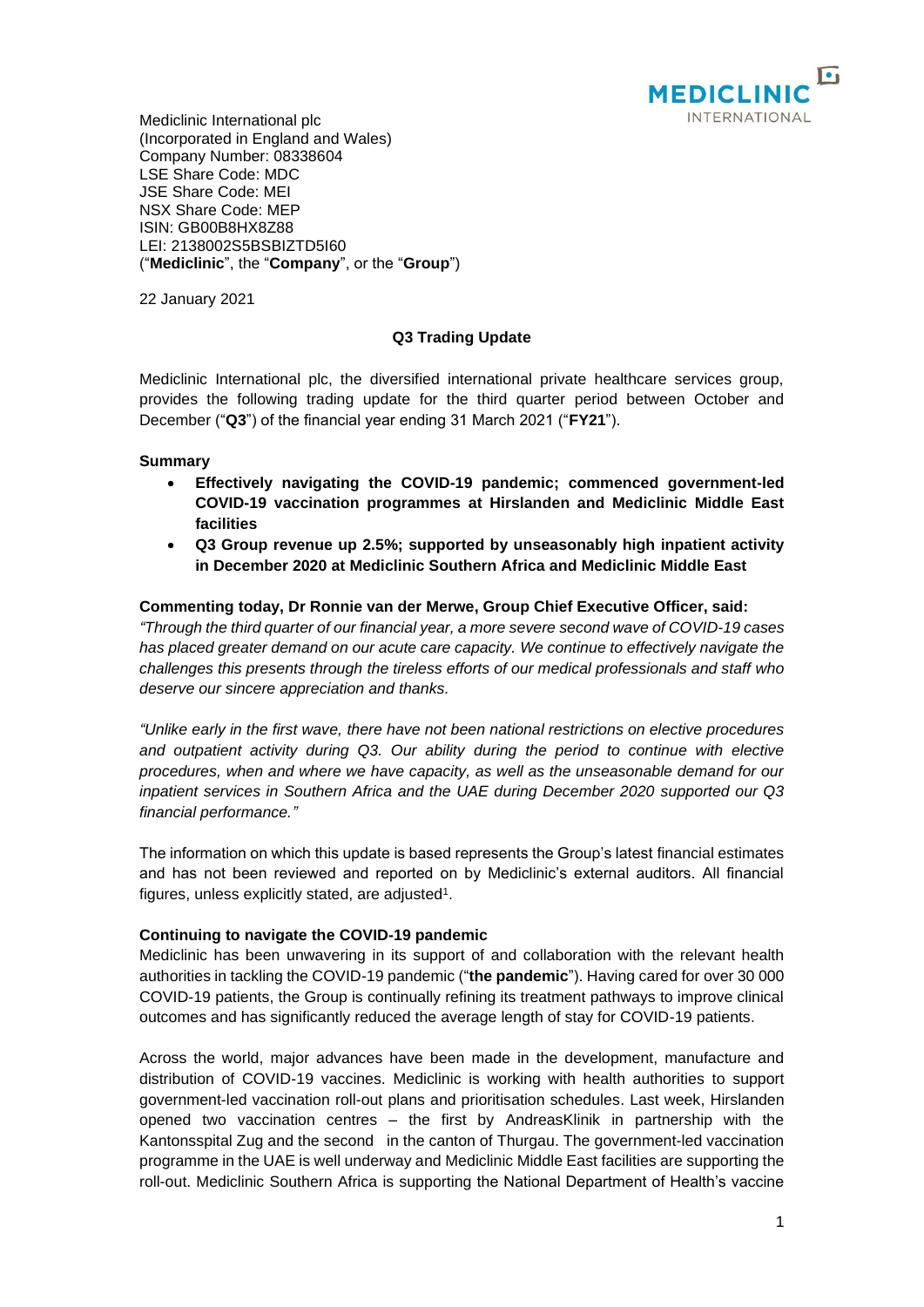roll-out strategy and is part of the private sector initiative to assist the government where required. Governments are prioritising healthcare workers in the vaccination roll-outs. Mediclinic supports this approach and is facilitating the process, ensuring eligible colleagues receive a vaccine, thereby protecting their wellbeing and, as a result, the quality of care Mediclinic patients receive.

During Q3, the Group continued to adapt and address the operational challenges posed by the more severe second wave of the pandemic. In the absence of national restrictions suspending non-urgent elective procedures, capacity planning and the availability of services remained the responsibility of the divisions. As a result, in addition to the ongoing delivery of critical and urgent care, the Group's approach to providing elective procedures and outpatient treatments has remained fluid. Hospitals adapt their services to reflect the changing demands placed on individual and regional facilities and the availability of clinical personnel as the pandemic evolves. The Group expects the pressures and uncertainties to persist during the fourth quarter of the financial year. On 21 January 2021, the Dubai Health Authority implemented a four-week suspension of certain elective and non-urgent surgical procedures.

## **Financial performance**

Unseasonably high levels of inpatient activity at Mediclinic Southern Africa and Mediclinic Middle East in December 2020 supported the Group financial performance in Q3. This was partially offset by the lower patient volumes at Hirslanden due to the impact of COVID-19 and increasing lockdown measures.

The Group continues to observe similar trends to those experienced in the first half of the year in relation to personal protective equipment usage and consumable supply costs.

The ongoing operational and financial resilience of the Group was evidenced by cash and available facilities at the end of December 2020 of around £660m, flat compared with the end of September 2020. This includes an optional debt repayment at Hirslanden of CHF50m paid during Q3 resulting in a reduction in overall Group net debt. The Group's year-to-date ("**YTD**") cash conversion<sup>2</sup> improved during the period to 59% (1H21: 42%), driven by improvements at Hirslanden and Mediclinic Middle East. The Group's cash conversion target remains at 90– 100%. In the UAE, the variable pace of payments from healthcare insurers continues, as historically experienced in the region, with a substantial payment recently received after the end of Q3. All covenant test waivers remain in force. For Mediclinic Middle East, the first of such waived covenant compliance tests is to be performed at the end of June 2021 and for Hirslanden and Mediclinic Southern Africa these will be performed at the end of September 2021.

## **Divisional summary**

In Switzerland, Hirslanden's hospitals continually engage with the Cantonal health authorities to address capacity requirements during the pandemic. The volume of COVID-19 admissions at Hirslanden hospitals has steadily increased throughout Q3, exceeding the volumes during the peak of the first wave. During the first half of January 2021, these volumes have steadily been reducing. However, the normal operating activities at Hirslanden have been noticeably interrupted with certain elective procedures being postponed until increased capacity becomes available.

Mediclinic Southern Africa continues to address the challenges presented by the more severe second wave of the pandemic which has impacted its ability to deliver non-urgent elective care. The second wave of COVID-19 infections is continuing and there are significant volumes of COVID-19 patients in the Western Cape, Kwa-Zulu-Natal, Mpumalanga, Limpopo and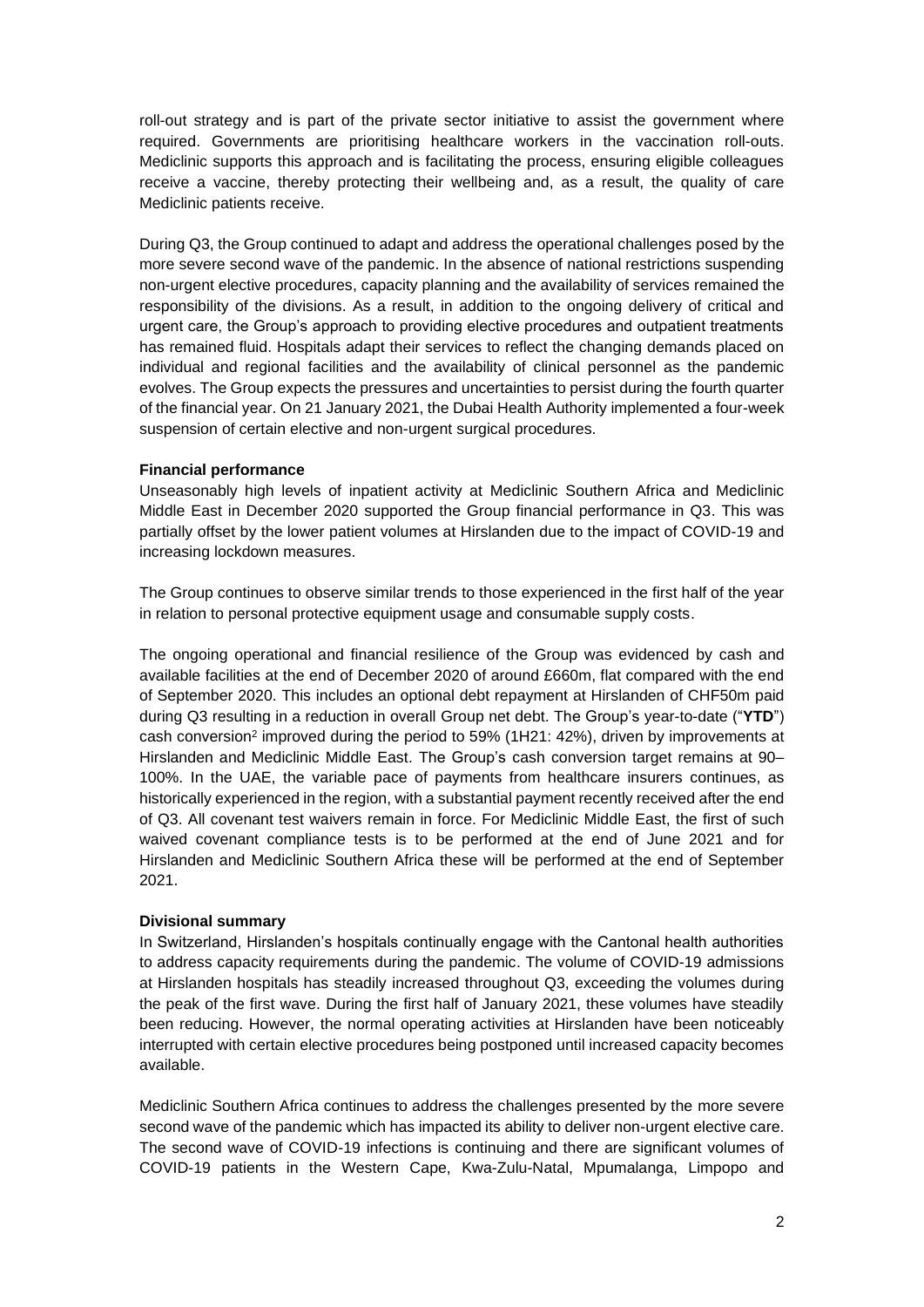Gauteng. COVID-19 admissions have recently stabilised in the Garden Route and is starting to show signs of stabilising in the Western Cape.

In the UAE, Mediclinic Welcare Hospital is the division's main COVID-19 facility. This enabled other facilities during the period to deliver ongoing care to predominantly non-COVID-19 patients. The division continues to provide services to address the significant demand for polymerase chain reaction ("**PCR**") testing in the UAE. The EBITDA margin, as expected, reflects the initial start-up costs associated with the imminent opening of the Mediclinic Airport Road Hospital expansion and Comprehensive Cancer Centre.

# **Outlook**

The pandemic has highlighted the global demand for quality healthcare services and the integral role played by private providers in supporting national governments and healthcare authorities. Ageing populations, a growing disease burden and digitalisation of healthcare are accelerating opportunities for expansion and advancement across the continuum of care. Mediclinic is also focused on several strategic projects, including virtual care solutions, in response to the pandemic and the evolving needs of its clients.

The uncertainty caused by the pandemic has reduced visibility on activity levels and therefore the Group remains cautious as to the full impact on near-term operating performance. As previously guided, the impact of national lockdowns and restrictions on non-urgent elective care results in the postponement of patient treatments. When capacity becomes available, the Group is well positioned to deliver the services and care required to address patient demand.

The Group's FY21 trading update is currently scheduled for mid-April 2021.

# **Q3 financial performance and key performance indicators**

*Note: All movements are approximate and for the Q3 FY21 period relative to the prior year period.* 

| .                                       | Q3 FY21                  |
|-----------------------------------------|--------------------------|
| Group (GBP)                             |                          |
| Revenue movement                        | 2.5%                     |
| <b>EBITDA</b> movement                  | (8.0)%                   |
| Reported EBITDA margin                  | 17.0% (Q3 FY20: 19.0%)   |
| Hirslanden (CHF)                        |                          |
| Revenue movement                        | (1.5)%                   |
| <b>EBITDA</b> margin                    | 16.5% (Q3 FY20: 18.9%)   |
| Movement in inpatient admissions        | (2.5)%                   |
| GBP/CHF average FX rate (YTD)           | 1.19 (YTD Q3 FY20: 1.26) |
| <b>Mediclinic Southern Africa (ZAR)</b> |                          |
| Revenue movement                        | 3.5%                     |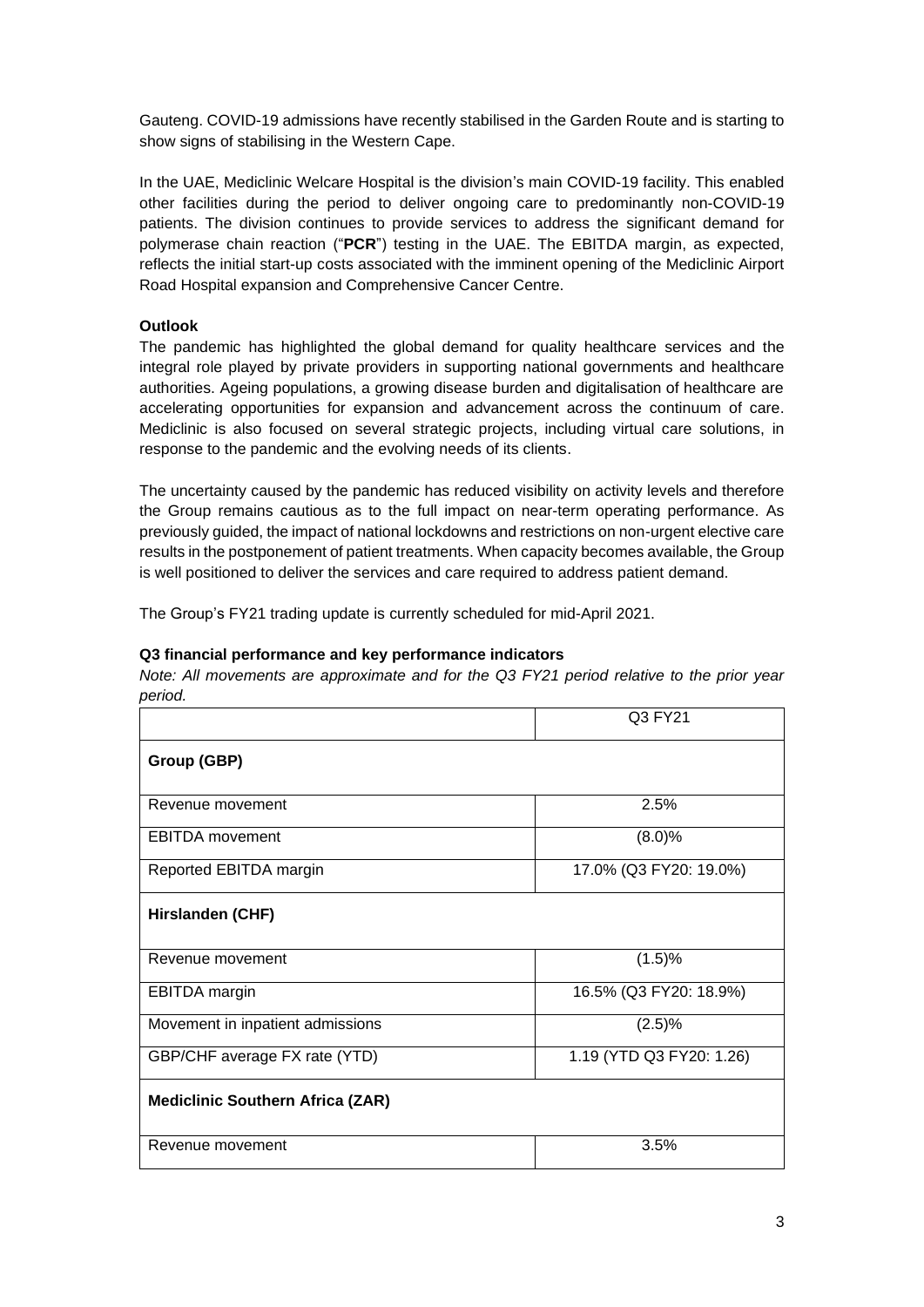| <b>EBITDA</b> margin                           | 21.0% (Q3 FY20: 19.4%)     |
|------------------------------------------------|----------------------------|
| Movement in paid patient days                  | (3.5)%                     |
| GBP/ZAR average FX rate (YTD)                  | 21.54 (YTD Q3 FY20: 18.49) |
| <b>Mediclinic Middle East (AED)</b>            |                            |
| Revenue movement                               | $8.0\%$                    |
| <b>EBITDA</b> margin                           | 13.5% (Q3 FY20: 18.3%)     |
| Movement in inpatient admissions and day cases | 1.0%                       |
| Movement in outpatient cases                   | $(10.0)\%$                 |
| GBP/AED average FX rate (YTD)                  | 4.71 (YTD Q3 FY20: 4.66)   |

*<sup>1</sup> The Group uses adjusted income statement reporting as non-IFRS measures in evaluating performance and as a method to provide shareholders with clear and consistent reporting. The Group's non-IFRS measures are intended to remove from reported earnings volatility associated with defined one-off incomes and charges which were previously referred to as underlying.*

<sup>2</sup> *Measures* conversion of adjusted EBITDA into cash generated from operations.

## **Cautionary Statement**

This announcement contains certain forward-looking statements relating to the business of the Company and its subsidiaries, including with respect to the progress, timing and completion of the Group's development; the Group's ability to treat, attract and retain patients and clients; its ability to engage consultants and general practitioners and to operate its business and increase referrals; the integration of prior acquisitions; the Group's estimates for future performance and its estimates regarding anticipated operating results; future revenue; capital requirements; shareholder structure; and financing. In addition, even if the Group's actual results or development are consistent with the forward-looking statements contained in this announcement, those results or developments may not be indicative of the Group's results or developments in the future. In some cases, forward-looking statements can be identified by words such as "could", "should", "may", "expects", "aims", "targets", "anticipates", "believes", "intends", "estimates", or similar. These forward-looking statements are based largely on the Group's current expectations as of the date of this announcement and are subject to a number of known and unknown risks and uncertainties and other factors that may cause actual results, performance or achievements to be materially different from any future results, performance or achievement expressed or implied by these forward-looking statements. In particular, the Group's expectations could be affected by, among other things, uncertainties involved in the integration of acquisitions or new developments; changes in legislation or the regulatory regime governing healthcare in Switzerland, South Africa, Namibia and the UAE; poor performance by healthcare practitioners who practise at its facilities; unexpected regulatory actions or suspensions; competition in general; the impact of global economic changes; and the Group's ability to obtain or maintain accreditation or approval for its facilities or service lines. In light of these risks and uncertainties, there can be no assurance that the forward-looking statements made in this announcement will in fact be realised and no representation or warranty is given as to the completeness or accuracy of the forward-looking statements contained in this announcement.

The Group is providing the information in this announcement as of this date, and disclaims any intention to, and make no undertaking to, publicly update or revise any forward-looking statements, whether as a result of new information, future events or otherwise.

#### **About Mediclinic International plc**